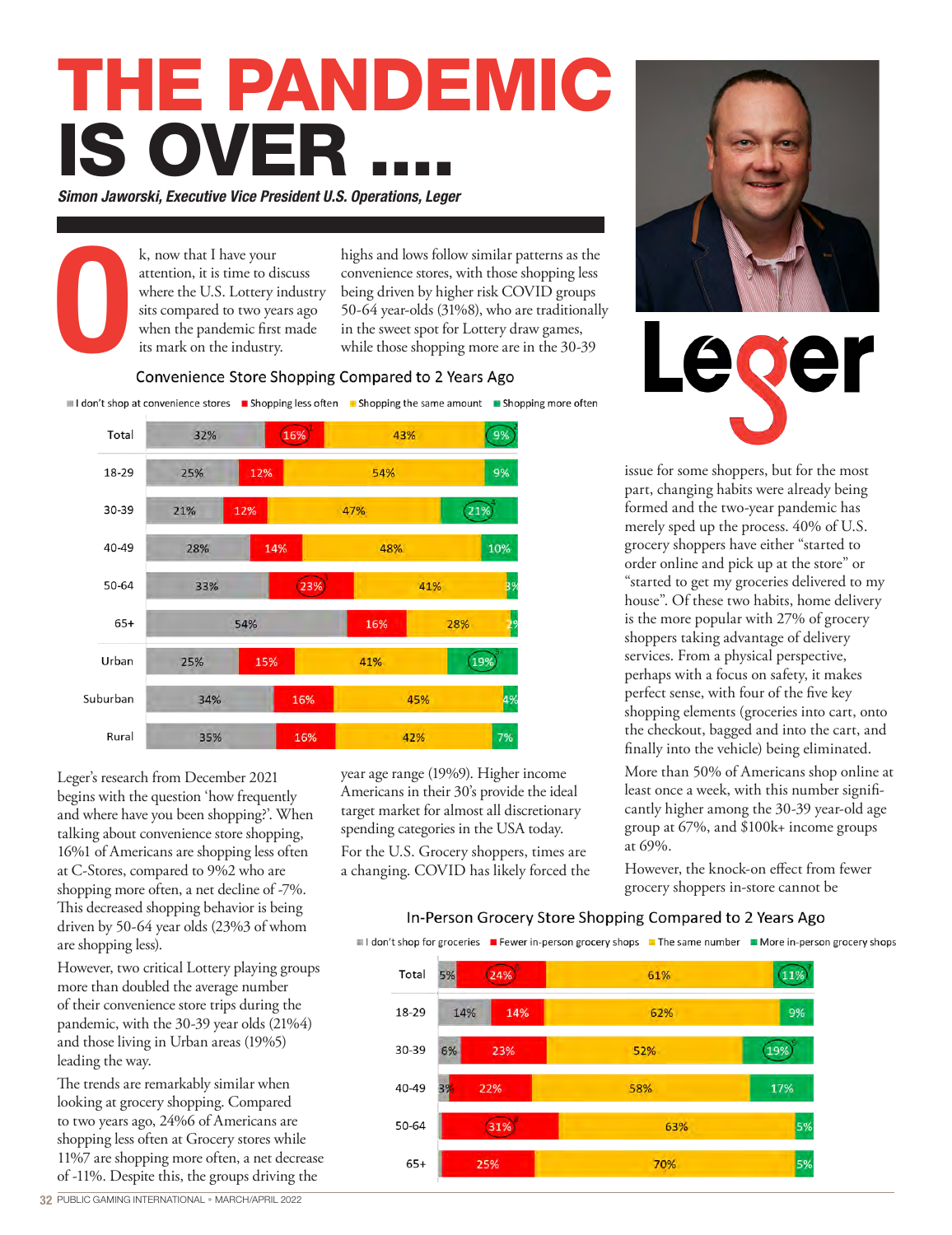discounted from a lottery perspective. Fewer in-store shoppers, or less frequent grocery store visits, ultimately means fewer chances for the casual player to buy a Scratch or jackpot ticket.

So what options can lotteries provide to ensure everyone who shops for groceries, whether in-person or online, has a fair chance of buying a lottery ticket? At least one third of online shoppers tell us that they want another alternative.

Among those who have started ordering groceries online and picking them up, 43% would like the option of adding a lottery ticket to their grocery pick up order, slightly higher than the 33% of those who would like to have a lottery ticket sent with their grocery delivery. The kicker? Those who want Lottery tickets added to their online grocery pickup order are the biggest proponents of their state lottery, with an average NPS mean score of 8.3/10, compared to a national average of just 4.6/10 . At face value, this appears to be the classic win/win, especially if these lottery promoters are given the tools to spread the word about their new method of buying Lottery without even having to set foot in store.

#### Interest In Adding A Lottery Ticket To Their Grocery Store Pickup/Delivery



For both of these potential lottery sales channels, some key groups are significantly more interested in having Lottery added to their online purchase, including key consumers groups, notably those aged 30-39 years old (56%10 are interested in home delivery) and those households with children (60%11).

h



In terms of 'adding Lottery to their grocery delivery', the highest income group (\$100k+) are the most interested at an impressive 49%12 (an over-index level of 150, compared to the average).

Nevertheless, the next generation of Lottery players is going to be the most difficult to reach from a standard 'retail' Lottery perspective. Leger's survey asked whether Americans would prefer to purchase their Lottery tickets via their usual retailer, online via their laptop/pc or online via their smart phone/Lottery app, the differences by generation were eye-opening, yet logical.

Overall, the highest proportion of Americans would prefer to buy Lottery via a traditional retail outlet (35%), compared to 21% who would like to buy Lottery online, either online from home (17%) or via a mobile device (11%). There is a large crossover between these last two groups.

The biggest disparity is unsurprisingly among the more tech oriented, youngest age group. Compared to older age groups, significantly more 18-29 year olds would choose to buy Lottery online (24%13) than in a regular Lottery store (16%14), with older groups the polar opposite, with 41% of 50+ year olds enjoying the in-person experi-

ence, compared to only 6%15 of these older Boomers who would like an online option.

So, what does this mean for the Lottery industry? Quite simply, the industry has to ensure that the next generation of potential players has the option to buy Lottery in the method that is most convenient for them at the time and place. The COVID-19 pandemic has changed the way the ordinary American shops, with the total proportion of all shopping increasing to 15% (from 10% pre-pandemic) at its peak. This number is only going to rise as people's habits have inextricably changed in the last two years.

Compounding this is the fact that the competition for the discretionary dollar continues to widen, and that factor, coupled with the highest inflation rate (7%) since the Reagan administration, means the battle for that discretionary dollar is getting tougher. Currently, there are about 30 states where sports betting is now legal, including 18 that allow online sports wagering, dwarfing the eight states that currently have iLottery. This means more than 100 million Americans can place a legal wager where they live…and the crossover between sports betting and lottery, especially with the Lottery Scratch product, is notable. 84% of sports bettors purchase Lottery, a touch lower than the 89% of online

### If your state lottery could sell lottery games online, how would you purchase lottery in the future?

|                                           | <b>TOTAL USA</b> | 18-29     | 30-39 | 40-49 | 50-64 | $65+$     |
|-------------------------------------------|------------------|-----------|-------|-------|-------|-----------|
| Still at my regular lottery store         | 35%              | 14<br>16% | 33%   | 38%   | 44%   | 38%       |
| Online (Net)                              | 21%              | 13        | 29%   | 24%   | 18%   | .15<br>6% |
| Online, via my laptop or<br>PС            | 17%              | 23%       | 24%   | 17%   | 14%   | 5%        |
| Online, via my smart<br>phone/Lottery app | 11%              | 14%       | 18%   | 13%   | 7%    | 2%        |
| None of the above                         | 53%              | 68%       | 53%   | 48%   | 45%   | 57%       |